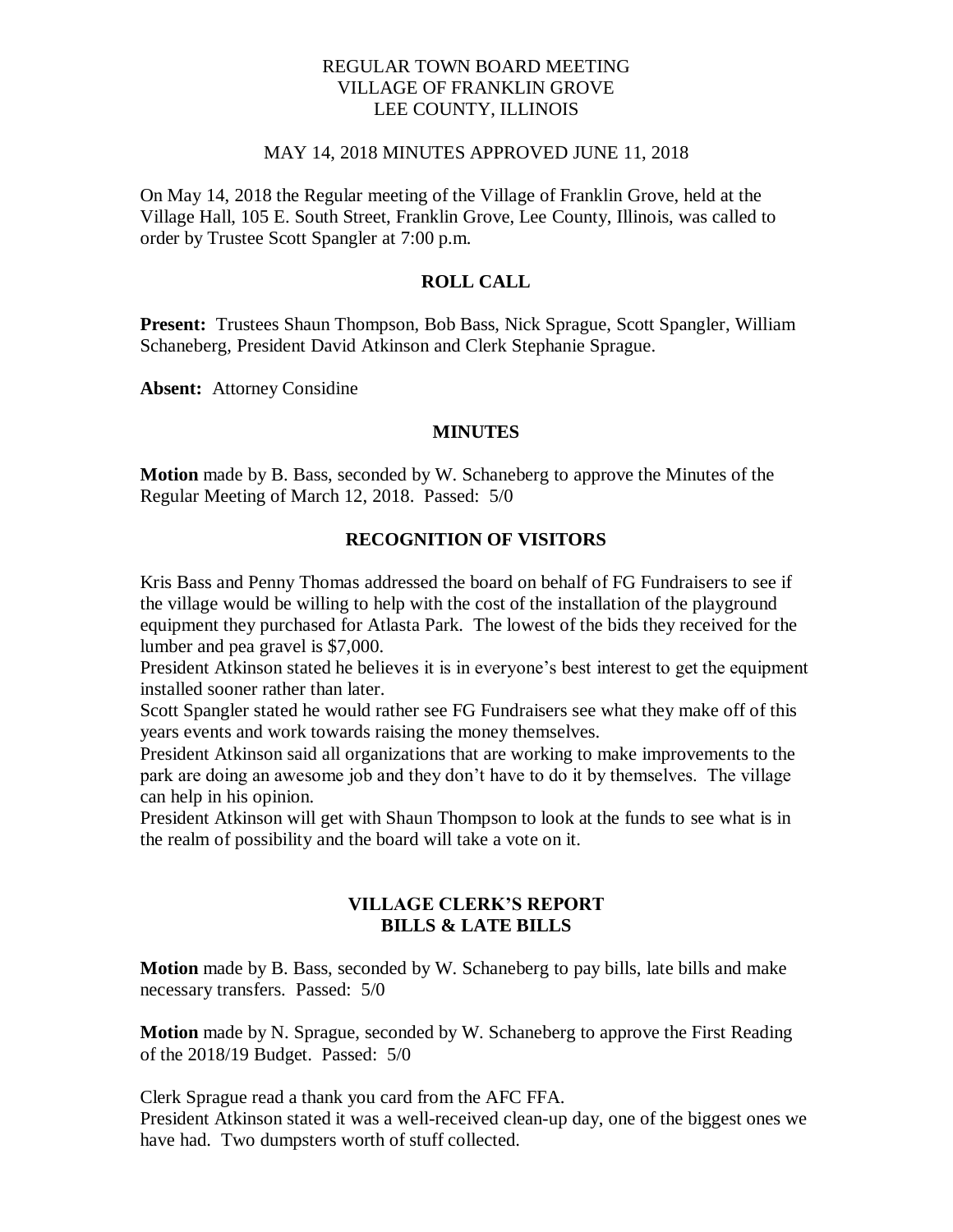## **POLICE REPORT**

Miles on the police  $car - 309$ Complaints/Calls for Service – 10 Traffic Stops  $-2$ Traffic Warnings – 2 Other Arrest – 1, Ordinance violation Ordinance Warnings – 3 Motorist Assist - 2 House Check - 1 Officer Harney informed the board of the ordinance warnings given last month, 3 complied, 1 still in progress. The new light bar for squad car has been ordered from a local business.

Marilyn Spangler asked if we could provide Lee County Police Department with our UTV ordinance as she was stopped and asked if they were permitted in the village. Clerk Sprague will provide Lee County with a copy of the ordinance. Trustee Spangler suggested we get signs put up. Trustee Sprague advised we do have the signs, they need to be put in. He will remind the guys to get the signs up.

## **LEGAL ISSUES (Attorney Considine)**

President Atkinson said Attorney Considine asked him to see if Trustee Spangler has heard anything from the conservation office regarding the property south of Atlasta Park. Trustee Spangler advised he has not heard from them and will give them a call.

President Atkinson advised the liquor classification for vendors is finished, Attorney Considine will send to us and it will be voted on next month.

# C**OMMITTEE REPORTS**

## **STREETS & ALLEYS**

(N. Sprague Chairman)

Trustee Thompson inquired about tree trimming/removal for this year. He let Trustee Sprague know there were a couple trees that need looked at.

## **WATER & SEWER**

(W. Schaneberg Chairman)

Trustee Schaneberg informed the board the water and sewer committee had a meeting on Thursday. They discussed purchasing the equipment so the sewer testing due to the overflow situation can be done ourselves. Roger Warrenfeltz and John Stenzel would be training Larry to do the testing. Trustee Schaneberg stated the wiring at the plant needs updated.

**Motion** made by N. Sprague, seconded by S. Thompson to purchase the testing equipment so the testing can be done in-house. Passed: 5/0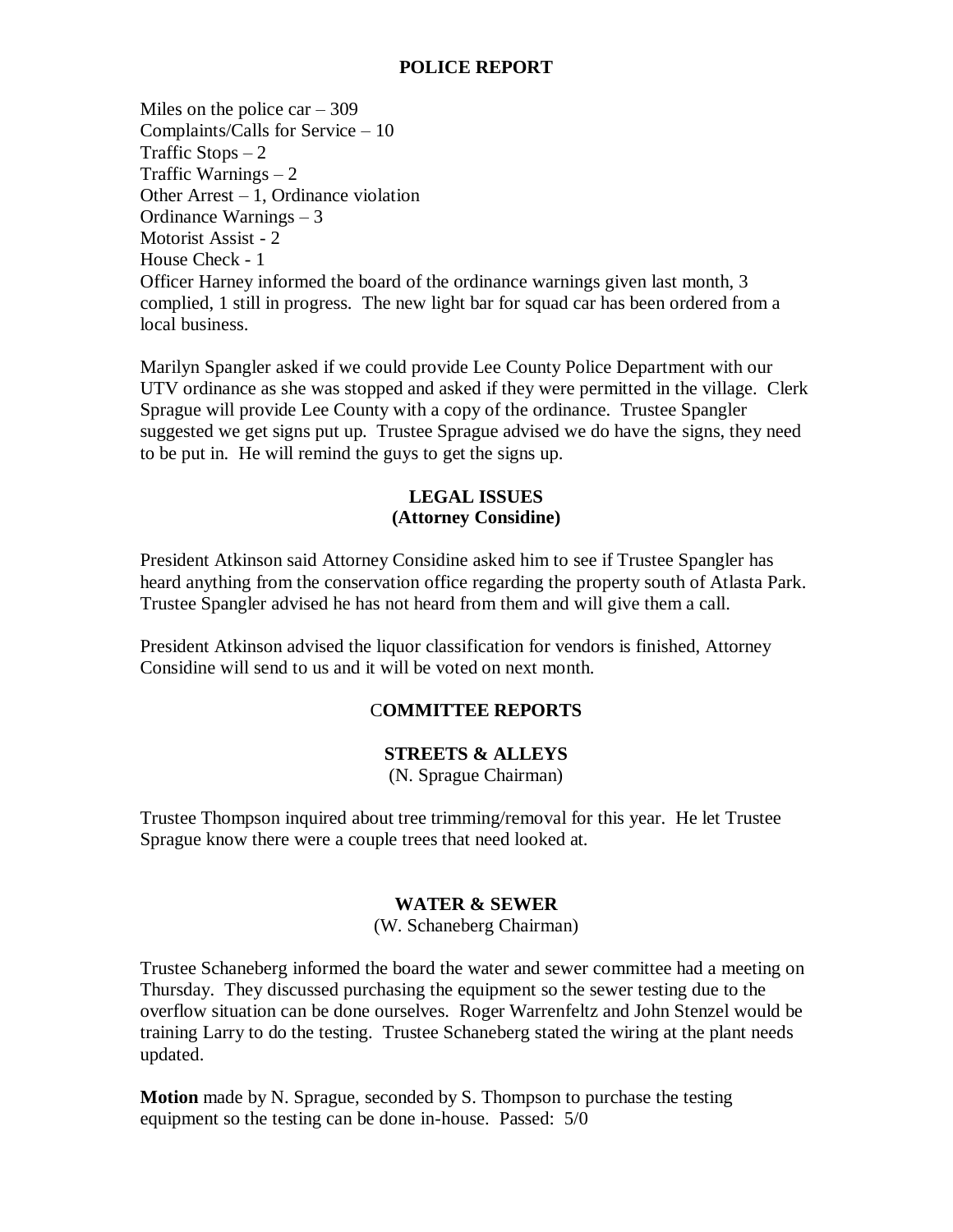Trustee Schaneberg stated we need to have 100% return on the cross-connection survey. We are currently at 50%. Clerk Sprague is working on a spreadsheet of who has returned so we know who we need to follow up with. He mentioned Roger Warrenfeltz and Keith Roop believe the high school roof drains are connected to the sewer. Smoking/dyeing the man-holes was discussed to see who was all tied in directly.

John Stenzel is going to come with a list for the committee to prioritize to start making improvements.

Trustee Schaneberg stated the committee wanted to know if we are going to have the generator serviced to get it up and running. President Atkinson stated he would ultimately like to see it here so in an emergency we would have the generator for this well, the siren and Village Hall. Trustee Schaneberg stated John Stenzel would like to see it operable for the lift station. Trustee Spangler inquired about one of the military surplus generators. Officer Harney stated the DNR program he checked into was only for fire departments. President Atkinson will check with Jeff Bryant to see what we can do to get BJ on the list for the military surplus.

Trustee Schaneberg stated we could go to bare bones cell phones and they can forward their number to their own personal cell phones so they only have to carry one phone. Trustee Schaneberg stated John Stenzel told Larry how this can be done.

# **COMMUNITY DEVELOPMENT**

None

## **PROPERTIES**

#### (B. Bass Chairman)

Trustee Bass informed the board Crestview Construction picked up the piece to replace the damaged corner of the shelter and they will be installing it soon.

Marilyn Spangler informed Trustee Bass the water in the men's room of the shelter needs repaired.. She also stated we need to keep an eye on the bank of the creek bank with the amount of rain that we've had, there are tree roots exposed, possibly some concrete to line the banks with.

Trustee Bass showed the board pictures of privacy tables that fold up to see if there was interest in replacing the existing tables.

## **FINANCE AND INSURANCE COMMITTEE**

(S. Thompson Chairman)

None

# **TOURISM**

(S. Spangler Chairman)

Trustee Spangler informed the board the car show was expecting 100 cars this year, they had 94 last year but the weather was a big disappointment and they only ended up with 20 entries.

Trustee Spangler stated the Harvest Fest flyers are done.